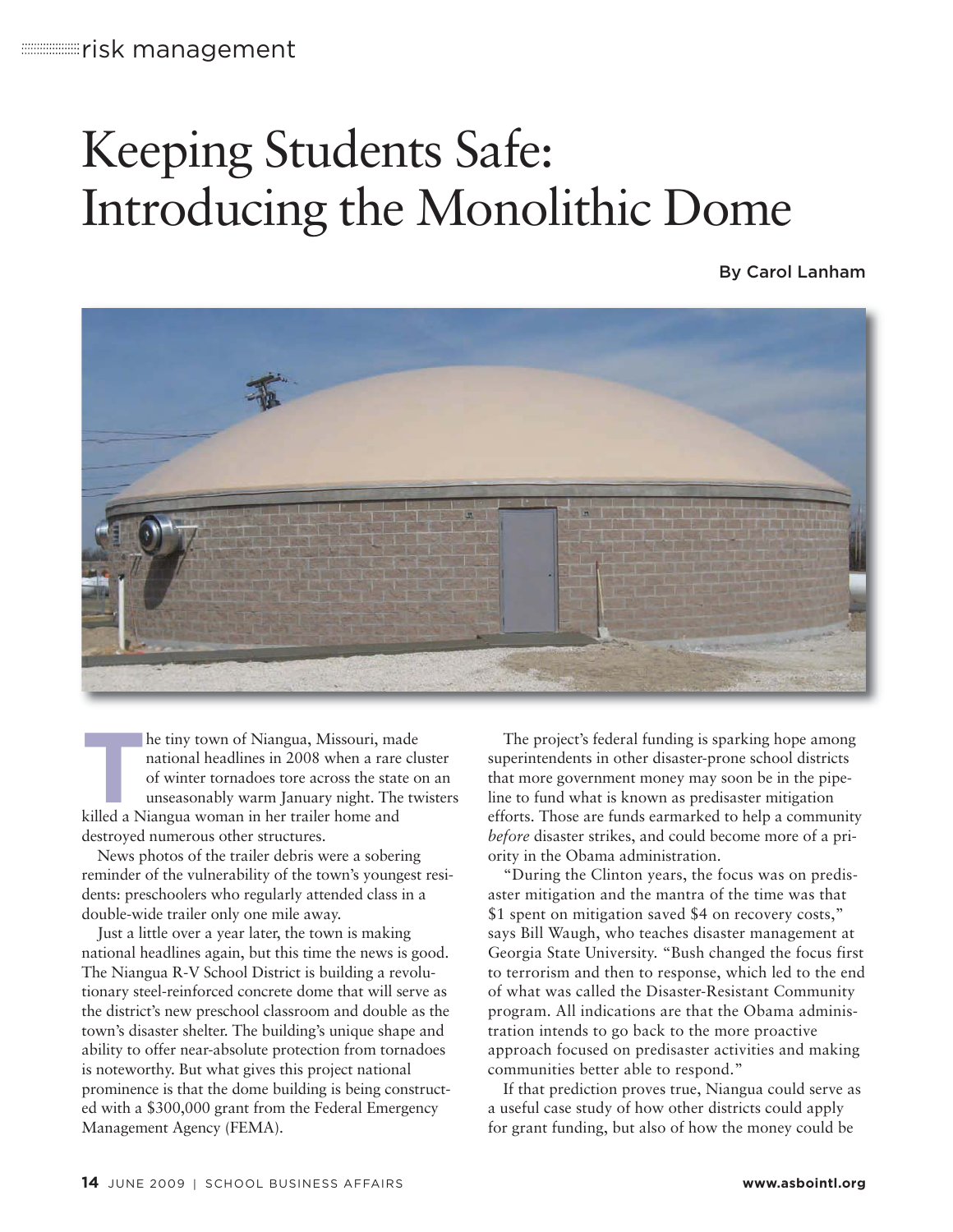put to the best use after the grant is awarded. The town's qualifying for the FEMA grant under the Bush administration also illustrates that, regardless of presidential policies, it is possible for school districts to qualify for federal funding. However, the community must meet FEMA's risk and needs criteria, and the grant application should be spearheaded by someone with enough determination and persistence to navigate the requisite red tape.

#### **Overcoming Hurdles**

In Niangua, which is located in Webster County, Missouri, Linda Watts, the county's assistant emergency management director, did most of the legwork for the grant. She started the process in 2005 by documenting the town's history of natural disasters, along with their frequency and devastation, in a national hazard mitigation analysis. The analysis showed that tornado activity in Niangua surpassed the national average by 26%.

The next step was to prove the community's financial need. With a population of fewer than 500 people, a high unemployment rate, and relatively low tax revenues, Niangua easily qualified as an impoverished community. The grant application then had to go through a review process at the state, regional, and finally national level, where a 10-member FEMA panel voted on its merits.

Butch Kinerney, a spokesman for FEMA's mitigation department, estimates that the FEMA panel votes on about 450 such grant applications every year, and only about 80 to 100 are actually funded. Of those, just 12 to 20 are school projects.

"We like to see schools used as storm shelters," Kinerney says. "And it's a big honor to have a community that is able to clear all the hurdles and meet the series of specifications that have to be met."

Niangua appeared to have cleared all the hurdles in 2006 when it qualified for a FEMA predisaster mitigation grant of \$313,000 designed to cover 90% of the construction costs for a new building. But when the project went out for bids, school officials found that there was one major hurdle still left to clear. "It went up for bid the conventional way, and every single bid came in well over the limit. We thought we were going to have to give back our grant," Watts recalls.

Then, Niangua Superintendent Andy Adams remembered seeing a brochure about unconventional dome school buildings that met FEMA standards for near-absolute protection from tornadoes. In fact, the buildings—known as Monolithic Domes—were touted for withstanding winds of up to 300 miles per hour (100 more than required by FEMA). They were also described as energy efficient and less costly to build than a conventional structure. After doing further research, Adams and the school board were sold.

# Yes. A **I need real-time labor data from my ERP system.**

**B** Wine. Cheese. Labor data. I like to let them all age properly.

Batch-processed ERP labor data is, by definition, late. But managers armed with real-time information will spot and solve issues before they become problems. At Kronos, we understand your workforce management challenges and what it takes to address them. Which is why all our solutions deliver complete automation, high-quality information, and are easy to own. With thousands of installations in organizations of all sizes — including over 600 K-12 and Higher Education customers — we're proving **workforce management doesn't have to be so hard.**

Visit Kronos.com/innovate24 for the free Center for Digital Education White Paper: "Innovative Workforce Strategies".

Ó

 $\circ$ 



©2009 Kronos Incorporated

 $0008$ 

cronos Incorporated

**TIME & ATTENDANCE SCHEDULING ABSENCE MANAGEMENT HR & PAYROLL HIRING LABOR ANALYTICS**

 $\circ$